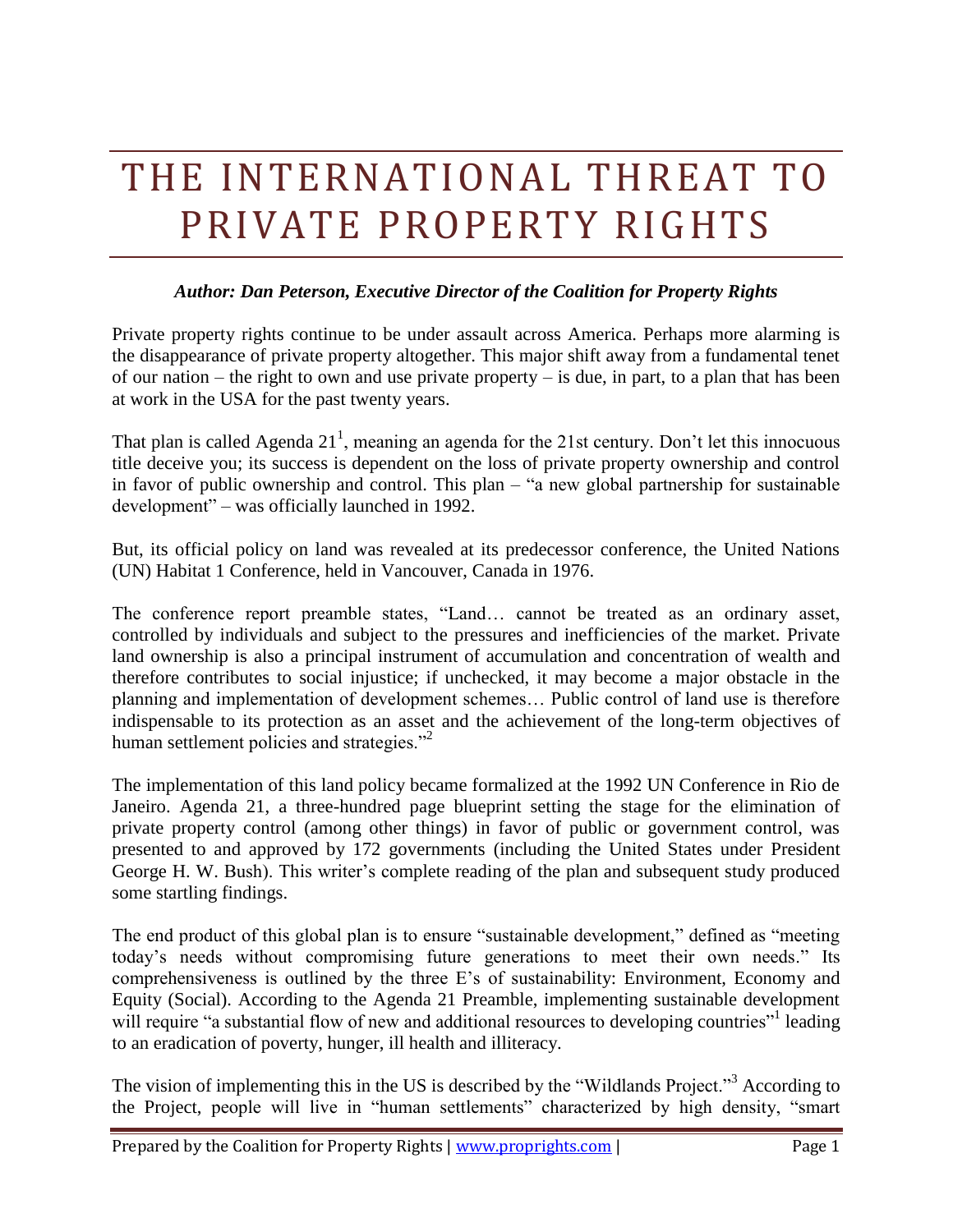growth" urban living planned by organizations such as the American Planning Association.<sup>4</sup> It will feature multi-use green buildings which comply with LEED ratings standards developed and monitored by such organizations as the U.S. Green Building Council.<sup>5</sup> Mobility will be provided mainly by mass transit or "non-motorized modes of transport." Private property and single home dwellings will be minimal and highly controlled by government. Agenda 21 calls for "the encouragement of communally and collectively owned and managed land" and "appropriate forms of land tenure that provide security of tenure for all land-users."<sup>6</sup>

Surrounding these human settlements will be buffer zones. Use of land in these transitional areas will be moderate and restricted.

The rest of our nation will be "core" (wilderness) areas "where man is only a visitor." Corridors will connect core areas. It is planned that no more than 50 percent of the American landscape will have human presence with most land being owned or completely controlled by government.

This result of this plan sounds eerily like a place where this writer spent 14 years of his adult life – Moscow, Russia. Can you imagine 16 million people in one city all living in shoddy, high-rise buildings with no single housing? Can you imagine the vast majority of those people moving about the city using one mass transit system, much of it dilapidated due to over-crowding? Most travel between human settlements was done by train or plane due to insufficient highways and few places to purchase gasoline. When entering or exiting the city, everyone had to clear police outposts. In lieu of green technology, resources were simply rationed, thereby contributing to "sustainability." The model of living experienced there was not pleasant and it certainly was not people friendly. Ironically, despite its backwardness, the communist theme of the country was "Forward"

Agenda 21 moves forward using the threat of global warming to create a sense of urgency and, thereby, speeding its implementation. This plan calls for influencing public opinion through massive "green" public relations campaigns. It calls for setting up legal mechanisms and regulatory systems to write and pass green laws and ordinances and then, to monitor and enforce compliance with those regulations and laws. It calls for all personnel of public education, institutes, colleges and universities, business and industry, government administrative personnel and elected officials to be "educated" and trained in this way of thinking to expedite its implementation.<sup>7</sup> (Note: due to a lack of credible scientific evidence, global warming is now referred to as "climate change").

These plans should not be discounted as mere words. According to the UN Commission on Sustainable Development, "Reports submitted annually by Governments are the main basis for monitoring progress and identifying problems faced by countries. By mid-1996, some 100 Governments had established national sustainable development councils or other coordinating bodies. More than 2,000 municipal and town governments had each formulated a local Agenda 21 of its own. Many countries were seeking legislative approval for sustainable development plans, and the level of Non-Government Organizations (NGOs) involvement remained high."<sup>8</sup>

Supporting this re-orientation of thinking and living is an elaborate network of systems including global governance via regional councils, global finance (World Bank and International Monetary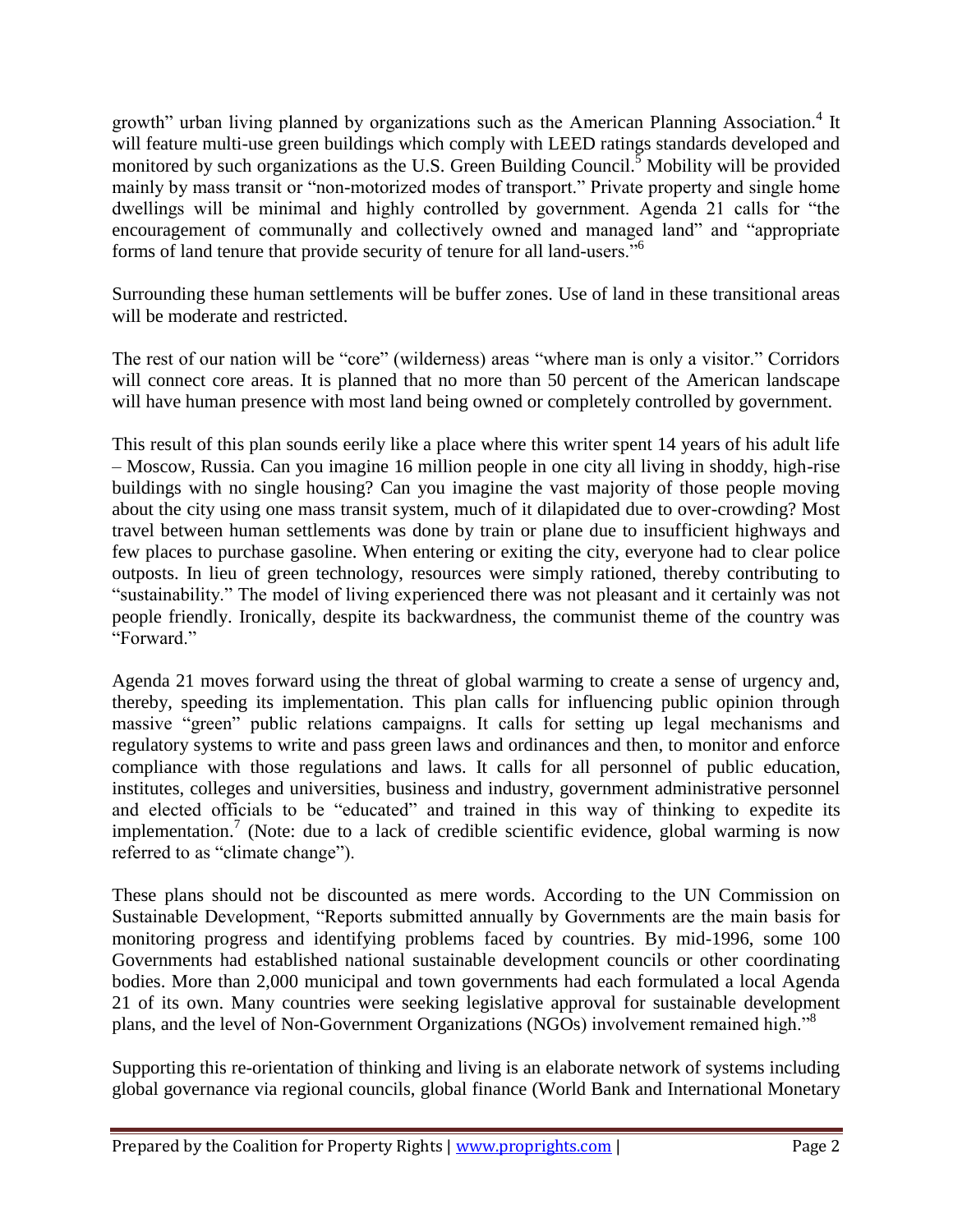Fund), international trade (World Trade Organization), global jurisprudence (World Court), internationally mandated to standards through System of Environmental-Economic Accounts (SEEA) and global systems of data, information and technology. This is not a theoretical reorganization of the planet; these systems are constantly gathering information through assessments and operating daily. The Agenda 21 blueprint is staggering in its comprehensive, global approach. And it has been implemented slowly but, relentlessly in the US for more than 20 years.

You might ask yourself, "How can it be that something so massive has been at work in the US and I know little to nothing about this?" There are four answers.

First, the plan was signed by President George H. W. Bush in 1992 but, it was never debated or ratified as a treaty by the US Congress.

Second, the plan was implemented by President Bill Clinton in 1993 through executive order without the approval of Congress. That executive order  $(\text{\#12852})^9$  established the President's Council on Sustainable Development and authorized it to implement Agenda 21 in the US. It included most cabinet members and a cross-section of other leaders.

Third, implementation in the US has been done through a number of  $NGOs<sup>10</sup>$  and non-profits at the most local of levels. Notable of these is the International Council of Local Environmental Initiatives<sup>11</sup> (ICLEI – also known as Local Governments for Sustainability). With little to no fanfare or media attention, this NGO in particular and others (such as APA and USGBC) have initiated this strategy in thousands of local municipalities and counties simultaneously influencing education, regulation, government, business, industry, law and more. In the US alone, ICLEI claims 550 member cities and counties. Florida members include Tallahassee, Orlando, Key West, Alachua County, and Miami-Dade County. Globally it's more than 1200.

The fourth reason can be found in the language created and used to mask the real intent of Agenda 21. To enhance public appeal an entire set of specialized jargon has been developed to sound warm, harmless and reasonable. The jargon includes expressions such as new economy, quality of life, consensus, regionalism, public-private partnership, stakeholder, and affordable housing. Who could be against such things? Individually, they can have positive impact. But, when the end purpose is considered, their collective implementation erodes our freedoms and rights.

Please listen to J. Gary Lawrence, advisor to President Clinton's Council on Sustainable Development, as he explained how to elect public officials supporting Agenda 21. He said, "Participating in a UN advocated planning process would very likely bring out many of the conspiracy- fixated groups and individuals in our society… This segment of our society who fear 'one-world government' and a UN invasion of the United States through which our individual freedom would be stripped away would actively work to defeat any elected official who joined 'the conspiracy' by undertaking Local Agenda 21. So we call our process something else, such as comprehensive planning, growth management or smart growth."<sup>12</sup>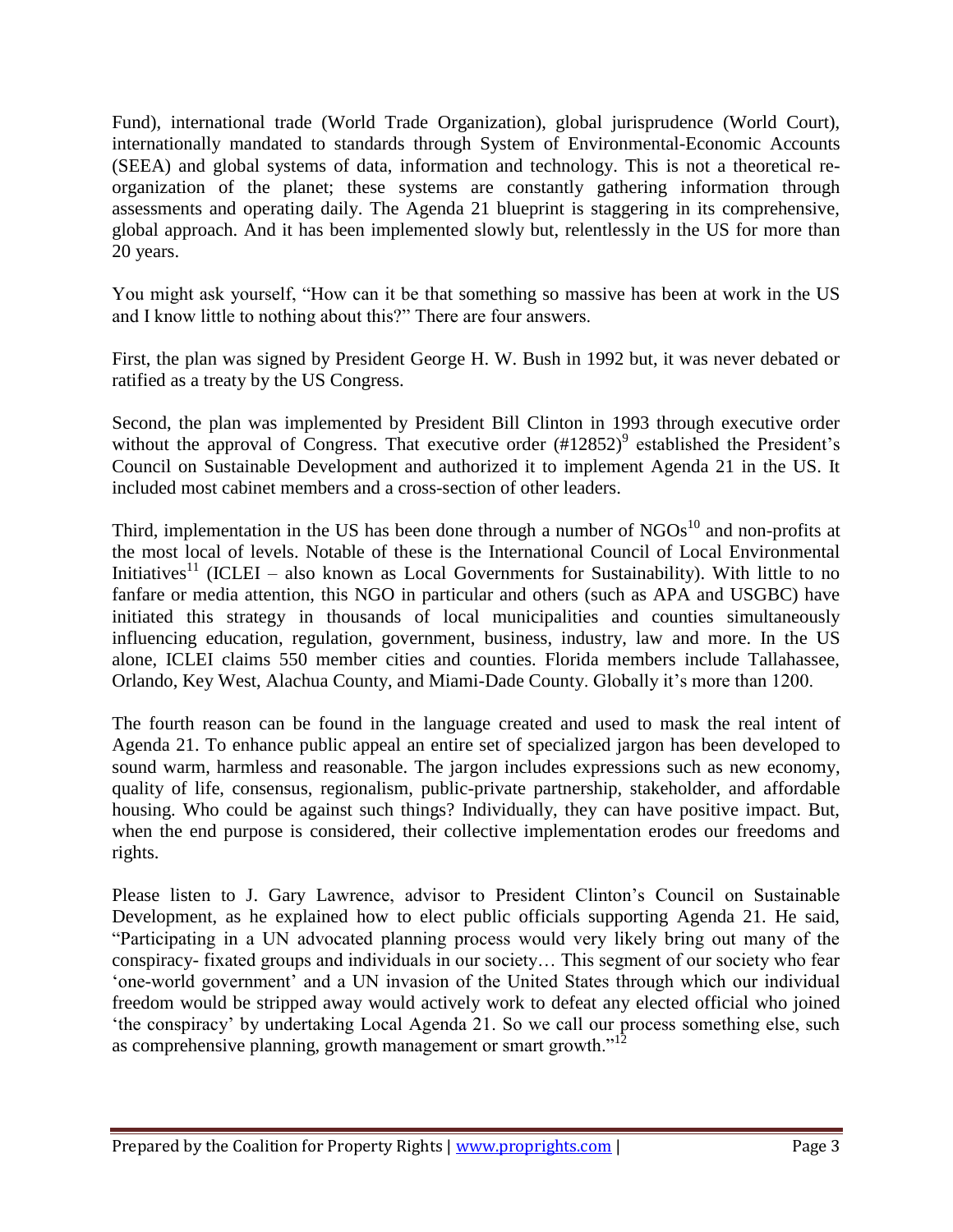On June 20-21, 2012, again in Brazil, the UN sponsored the Rio+20 United Nations Conference on Sustainable Development. Extending Agenda 21 through its new name, The Millennium Project, the conference called for "a fundamental shift in the way we think and act." The primary goals of the conference were to renew political commitment for sustainable development, defining a "green economy" and establishing an institutional framework for sustainable development. Proposals to considered included "\$2.1 trillion in wealth transfers from rich countries to poorer ones in the name of fostering green infrastructure, climate adaptation, and other green economy measures." Other issues for consideration were new carbon taxes for industrialized nations and encouraging the leveling of the playing field between brown technologies and green technologies through price increases derived from agriculture, fisheries, forestry and other kinds of land and water use incentives.

In the executive summary of a report, "Working Towards a Balanced and Inclusive Green Economy, A United Nations System-Wide Perspective," the UN's Issue Management Group on Green Economy calls for transforming the global economy by requiring action at the local level (e.g., through land use planning), at the national level (e.g., through energy-use regulations), and at the international level (e.g., through technology diffusion).<sup>13</sup>

Obama Administration officials are supporting the use of public funds to enable this conference to be virtually participated in via the internet. It is no secret the President favors the transition to a green economy having promoted the policy of cap and trade, by limiting our nation's ability to drill for our own fossil fuel resources, and approving billions of dollars to be given to "green" energy companies such as Solyndra, etc. In fact, looking through the prism of compliance with Agenda 21 and the Rio+20 agenda, many of the Obama Administration's policy decisions – even those which seem politically suicidal – begin to make sense and find some logical footing.

These disturbing policy trends in our nation reinforce and accelerate the transition underway from private to public ownership and control of land. In Florida, more than 40% is already owned or controlled by government.

Arthur Lee, an American patriot and colonist in 1775, said, "The right of property is the guardian of every other right, and to deprive people of this, is in fact to deprive them of their liberty."

Is Agenda 21 the greatest threat to private property ownership, property rights and liberty today? It could be. For years it has flown under the radar, and now urgently needs critical investigation, public exposure and evaluation. One thing is certain; it has cost billions over the years and brought our nation under an enormous burden of regulation and restriction.

Thomas Jefferson is credited with saying, "The price of Freedom is eternal vigilance." The continuance of liberty and the American way of life demands such vigilance. Private property is indispensable to maintaining American exceptionalism and prosperity. The erosion and elimination of private property rights only serves to weaken and reduce us to the status of "one of many."

Despite the lofty sounding ideals of those favoring communally owned and managed property, history exposes repeatedly the fallacy of public ownership and management. Under appropriate